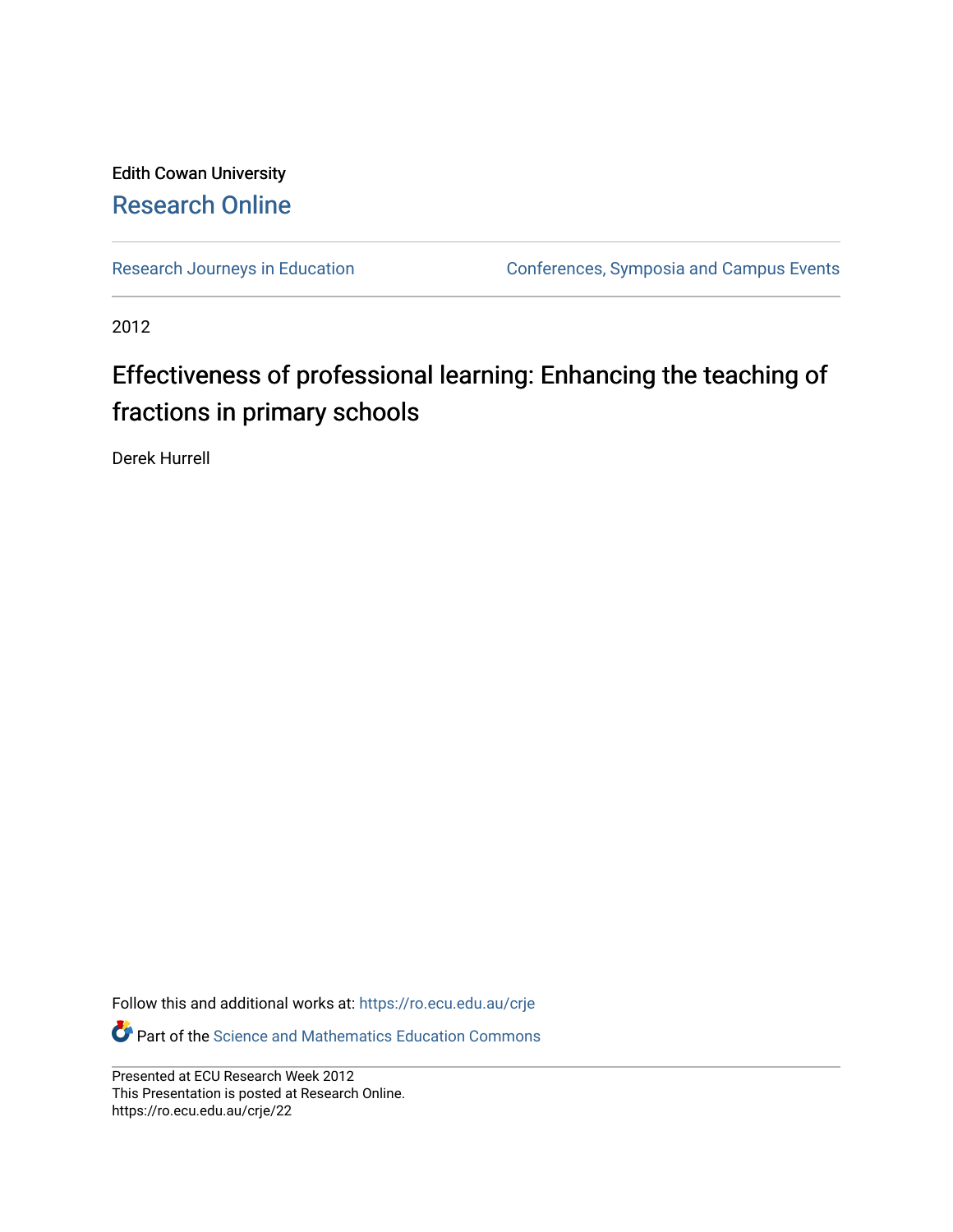

## **Eff ti f f i l l i Effectiveness of professional learning: Enhancing the teaching of fractions in primary schools**

Postgraduate Research Colloquium

Derek Hurrell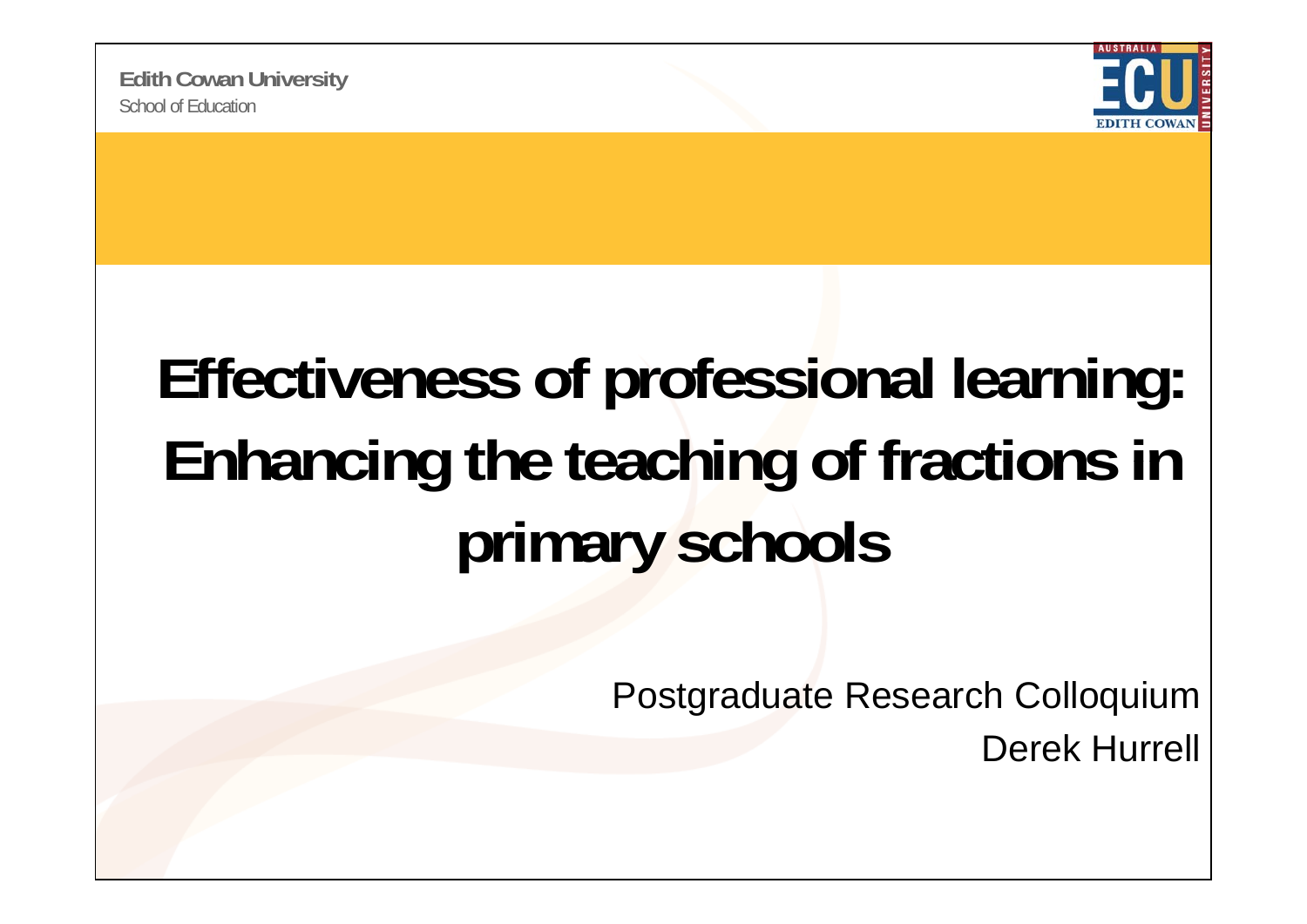

**Effectiveness of professional learning: Enhancing the teaching of fractions in primary schools**

## Research Questions

- • What is the current status of teaching fractions in middle and upper primary school classrooms in Western Australia?
- $\bullet$ What impacts will well-structured, action research based, professional learning opportunities and reflective practice have on primary school teachers' content knowledge of fractions?
- $\bullet$ What impacts will well-structured, action research based, professional learning opportunities and reflective practice have on primary school teachers' pedagogical knowledge of teaching fractions?
- • What impacts will well-structured, action research based, professional learning opportunities and reflective practice have on primary school teachers' beliefs and attitudes with regards to teaching mathematics in general and fractions in particular?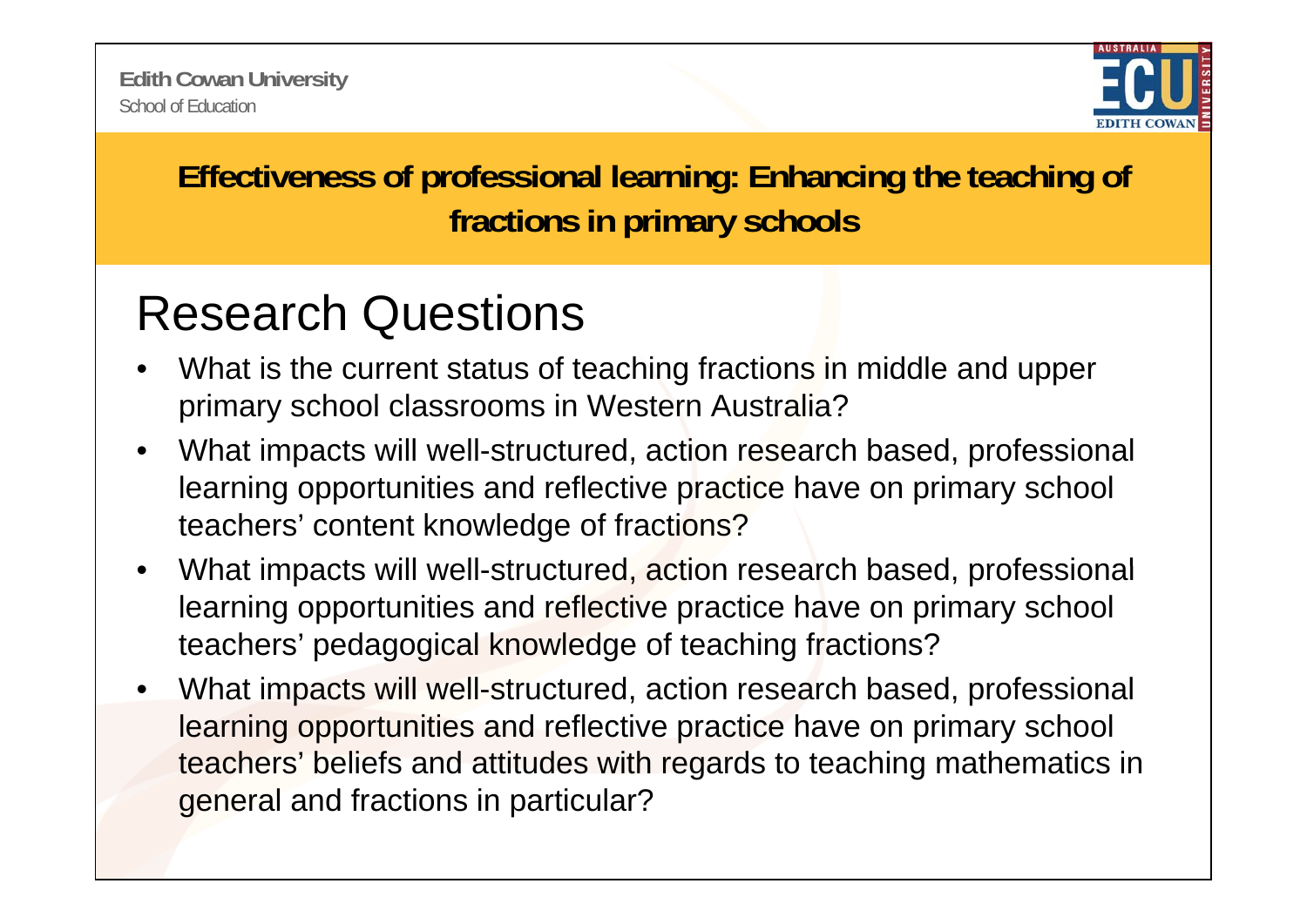

**Effectiveness of professional learning: Enhancing the teaching of fractions in primary schools - significance**

- In the difficult topic of fractions can we positively influence the development of PCK by offering effective research based PL and reflective practices to:
	- ––Improve subject content knowledge
	- –-Improve pedagogical practices
	- –Develop self efficacy?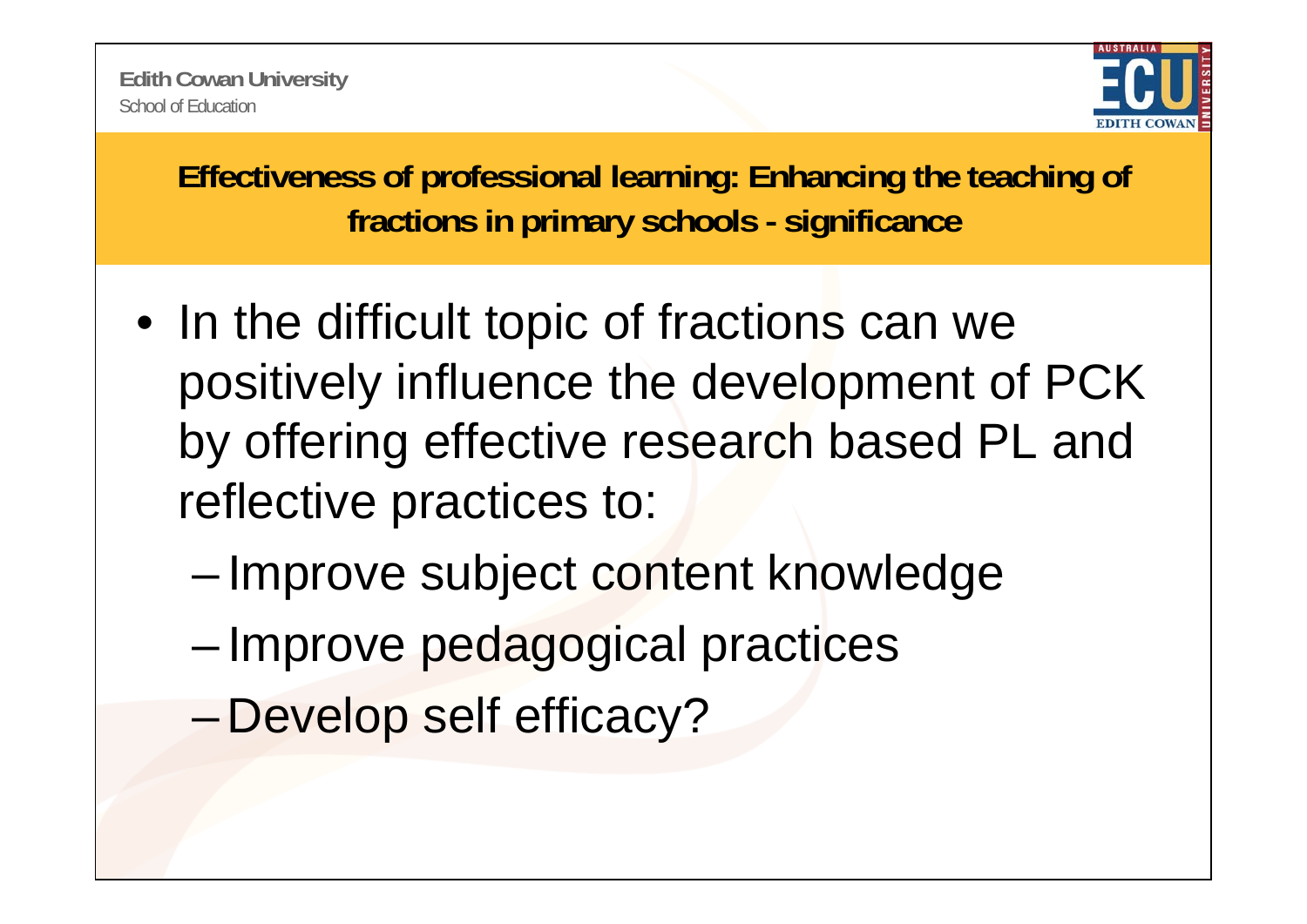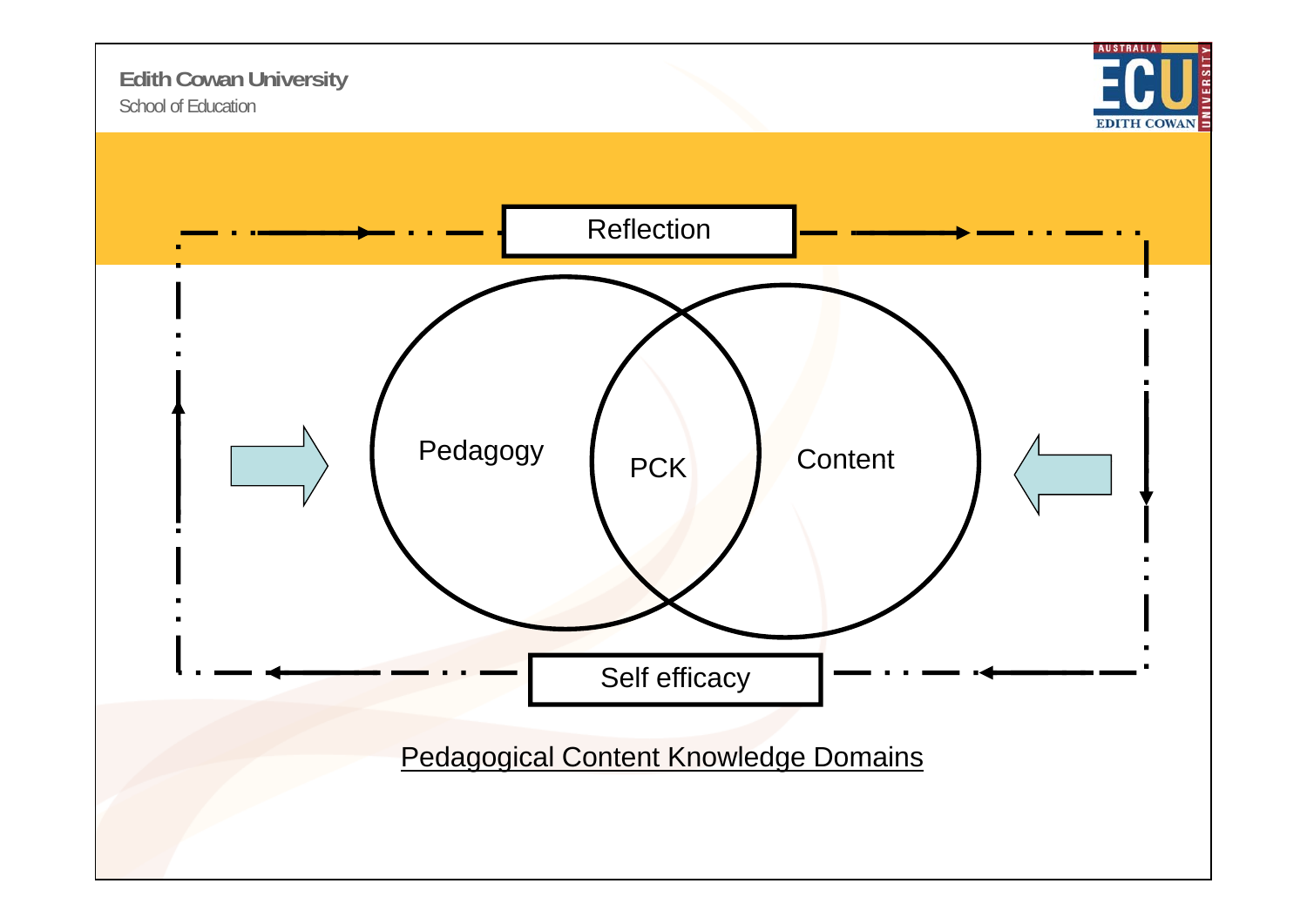

**Effectiveness of professional learning: Enhancing the teaching of fractions in primary schools - significance**

- Prior research into PCK
	- –Science education
	- –focus - one topic in one lesson
	- –analysis through single teacher 'lens'
	- –More recent models
- Generalisation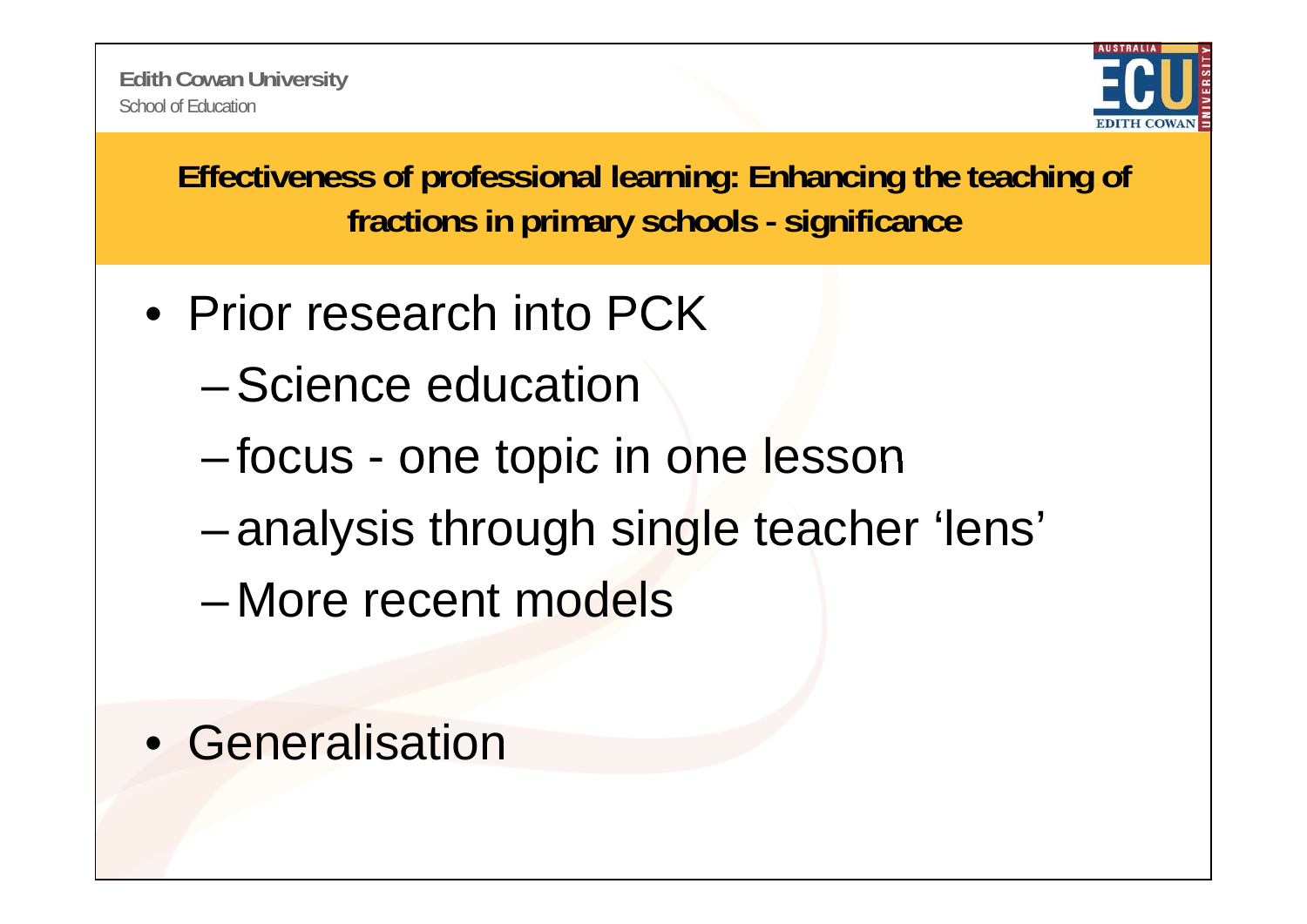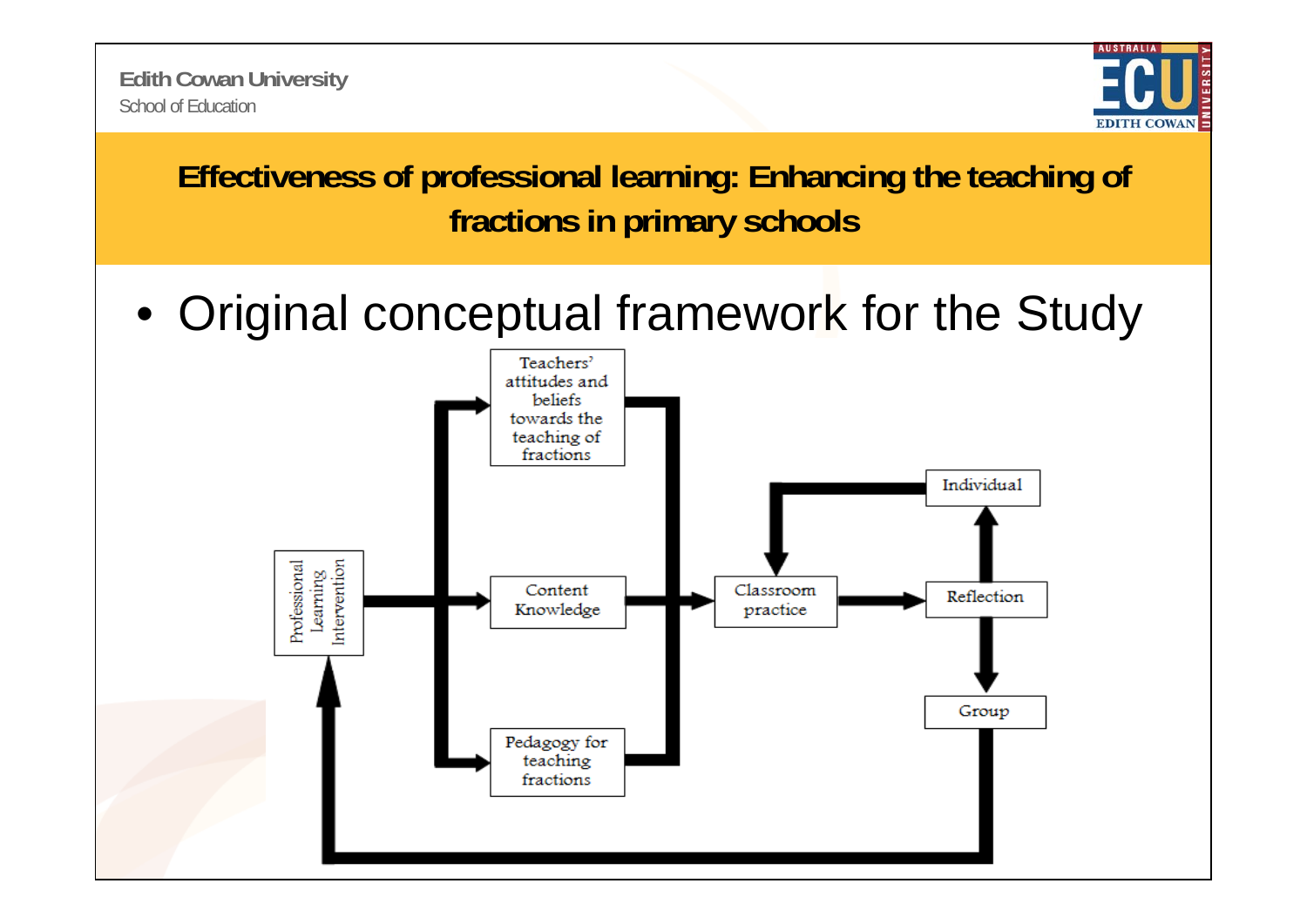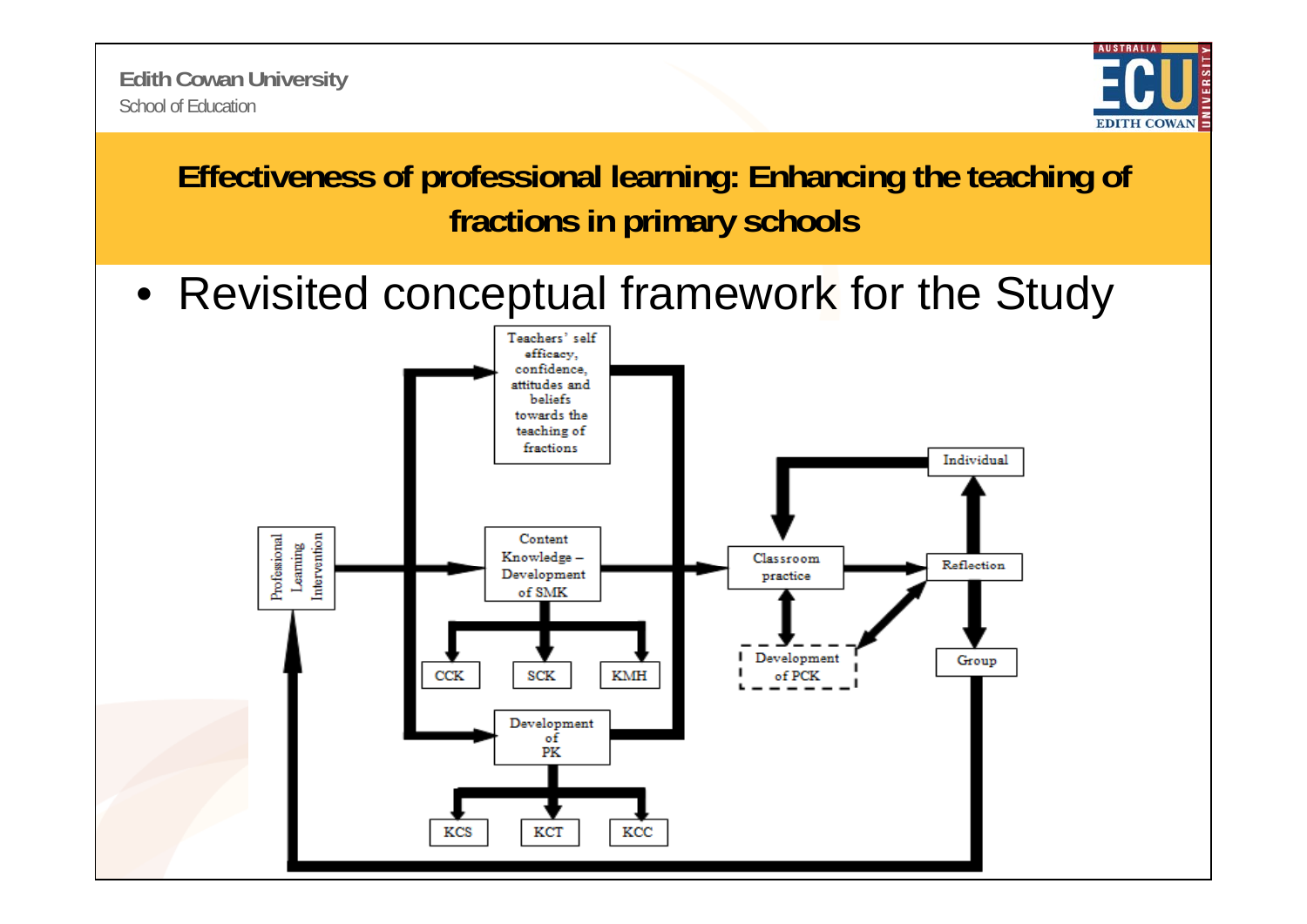

**Effectiveness of professional learning: Enhancing the teaching of fractions in primary schools**

 $\bullet$ Mixed Method study

The data were collected through a combination of

- •participant constructed concept maps
- • application of an assessment tool to determine content knowledge
- •Likert scales to determine attitudes and beliefs
- •assessment tool to determine PCK (Clarke & Mitchell, 2008)
- •the Rational Number Interview (Clarke, Roche & Mitchell, 2005)
- •an exit questionnaire
- •audio-recorded individual semi-structured interviews
- •participant diary logs and researcher field notes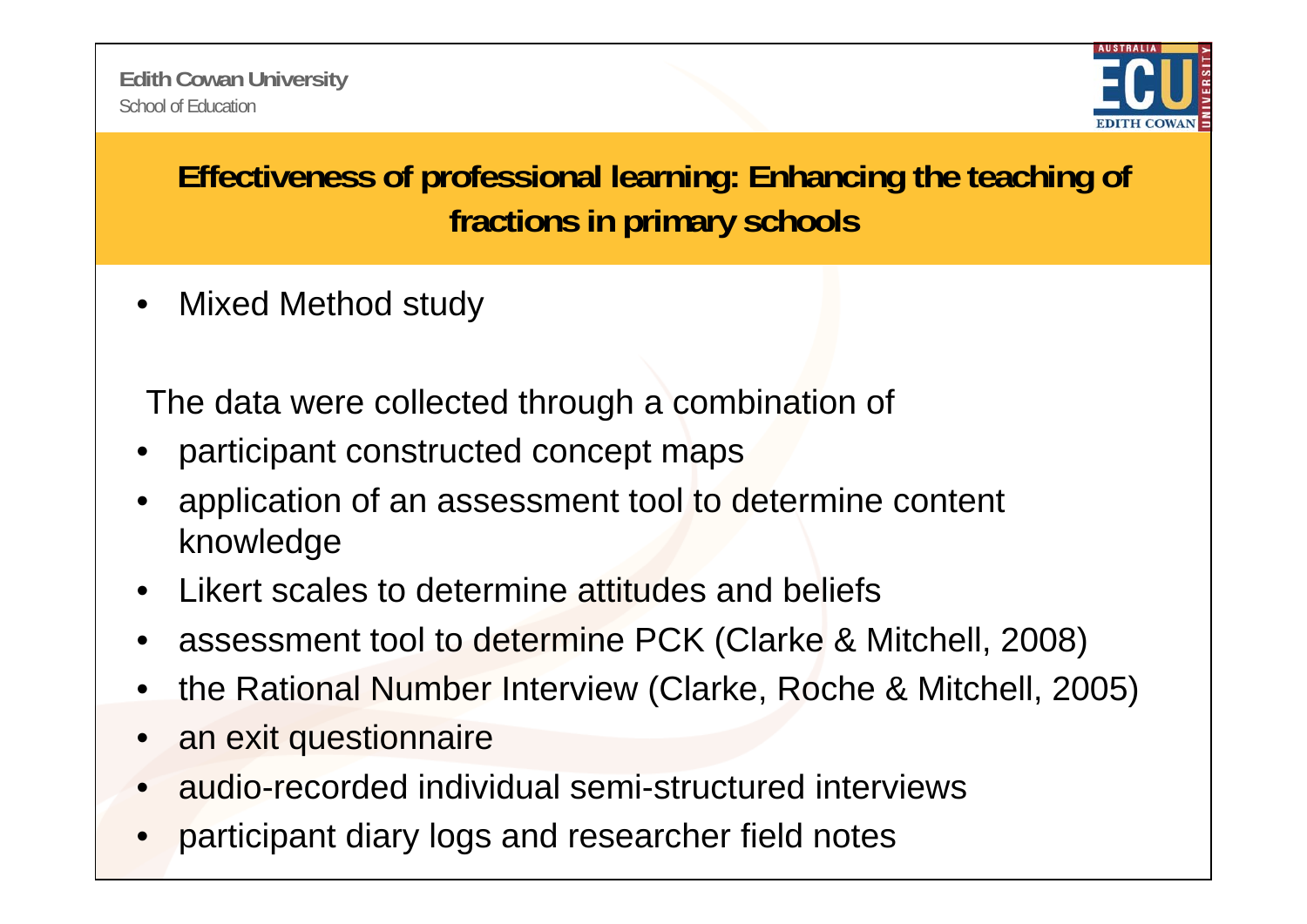

**Effectiveness of professional learning: Enhancing the teaching of fractions in primary schools - Findings**

- Status of the teaching and learning of fractions
- Content Knowledge of Teachers
- Increased MKT
- PCK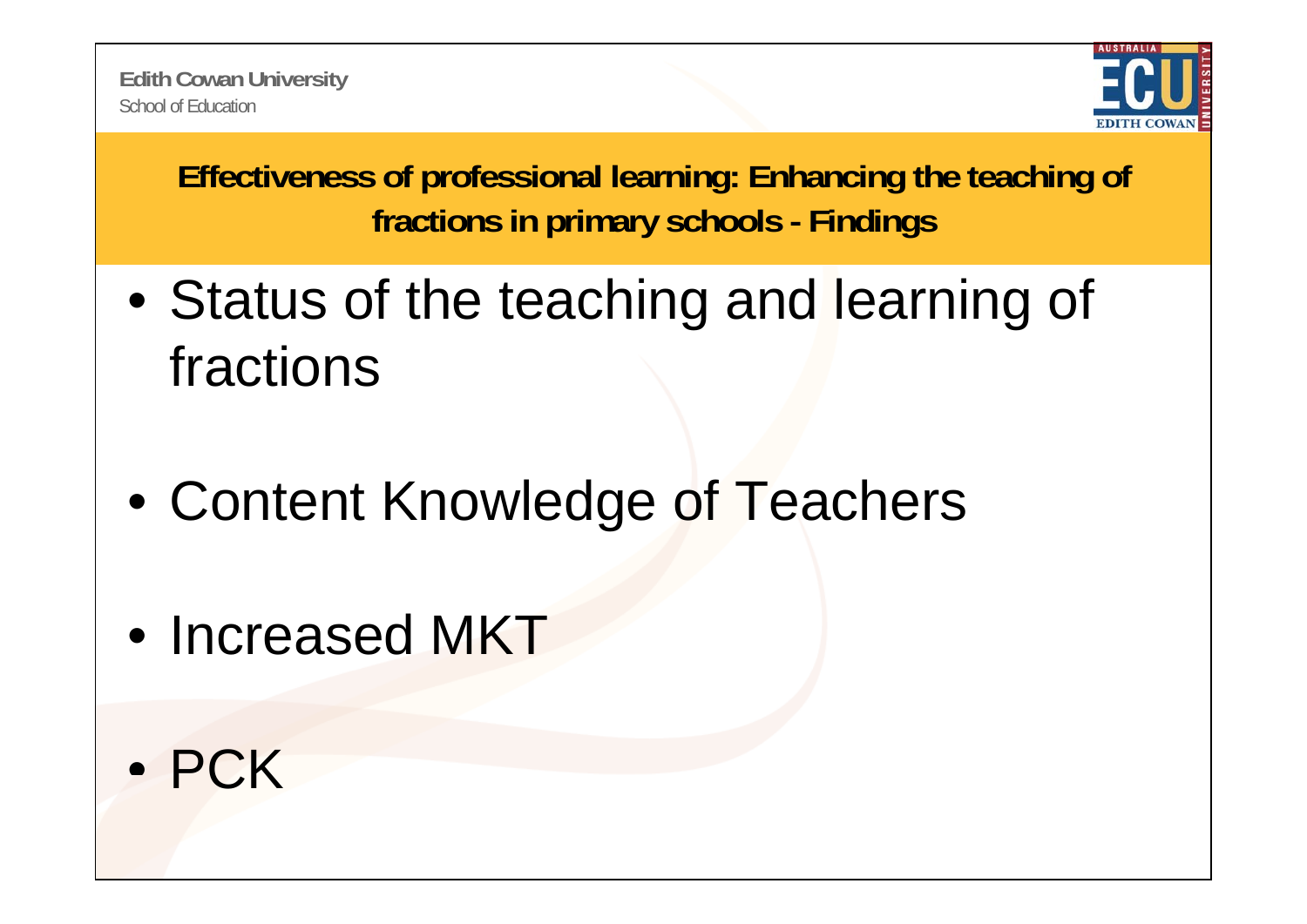School of Education**Edith Cowan University**



**Effectiveness of professional learning: Enhancing the teaching of fractions in primary schools - Findings**

- Confidence
- Beliefs
- Attitudes
- PL